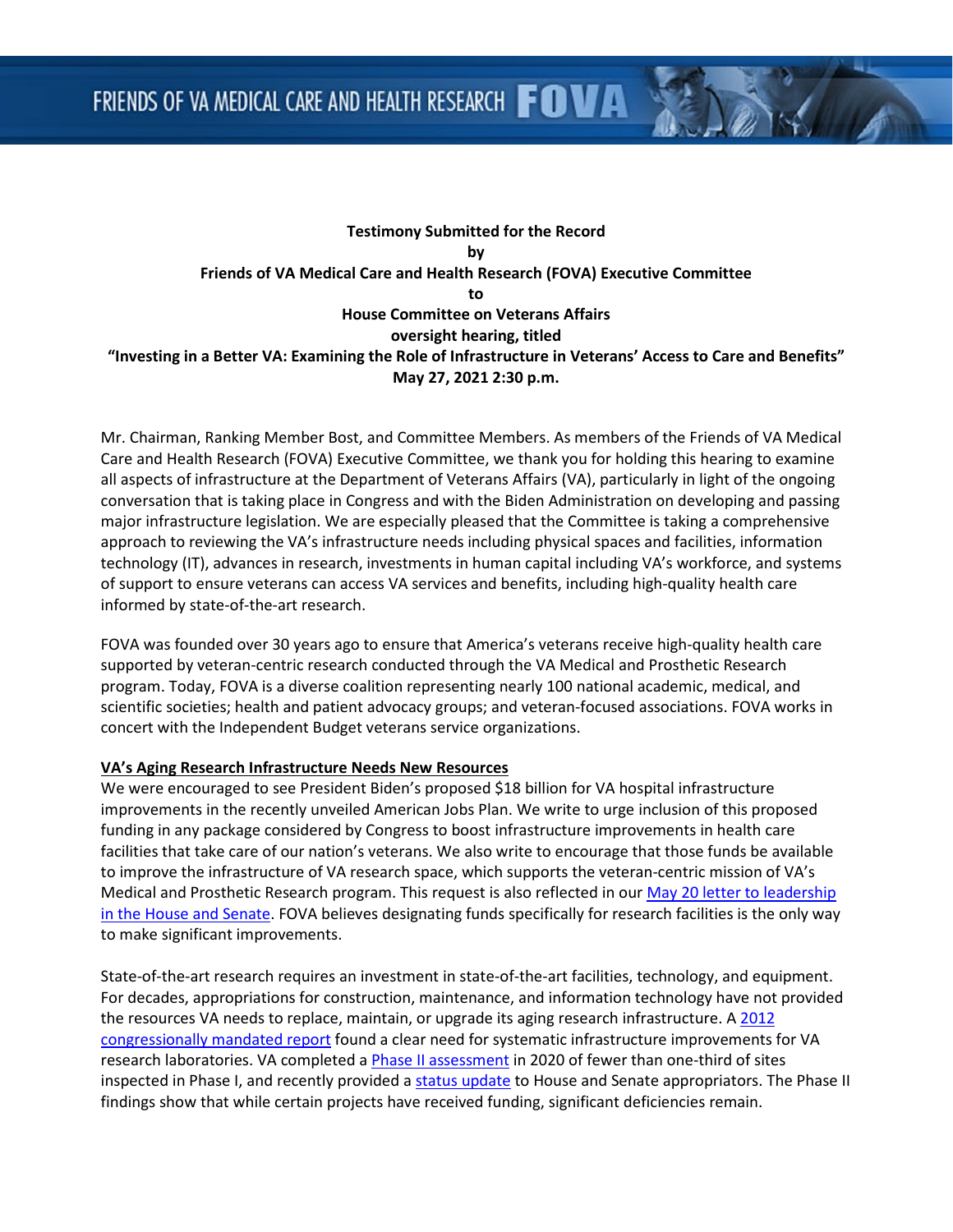Investigators estimated over \$200 million was required to correct all deficiencies identified in the Phase II report, including \$99.5 million in Priority 1 deficiencies, representing urgent needs such as life safety hazard corrections.

The Phase II report divided VA's existing research facilities into three regions – Central, Eastern, and Western. As noted in the Executive Summary of the Western region report, "Despite the projects that had been funded and completed, not all the sites had overall improved research space. In the case of San Diego, only a small portion of their space was in process of being renovated and the remaining laboratory and VMU [Veterinary Medical Unit] space all needed (and continues to need) a complete renovation. This campus also has a significant shortage of research space relative to the size of the program. Long Beach also had few improvements completed in the interim and none that improved the overall appearance of the research space."

The Executive Summary of the Central region report similarly states, "Despite the projects that had been funded and completed, not all the sites had overall improved research space. For example, the two facilities with the worst research space – Hines and Milwaukee – remain the worst in Central Region. The Edward Hines Jr. VA has done little to improve their research space. Milwaukee, although the laboratories remain in very poor condition, did accomplish several large infrastructure projects including roof replacements and a major upgrade of the electrical system. And the Milwaukee VA has submitted proposals for complete renovation of their research space."

Both the 2012 report and Phase II reassessment submitted to Congress in 2020 clearly demonstrated that VA's research facilities and labs would benefit significantly from renovation and construction projects.

## **IT Investments Are Critical to VA's Research Infrastructure**

VA's Office of Information and Technology (OIT) is responsible for IT development and maintenance for programs including clinical, health management, benefits, security, and research. To advance and modernize the VA research program, OIT funding must be designated specifically for research use on a yearly basis.

Investments in research IT infrastructure are necessary to facilitate life-saving studies with big data to maintain the VA research program's competitiveness in an environment increasingly dependent on cloud computing and data science resources. We also urge Congress to approve infrastructure investments to provide IT support for the VA research program to allow the purchase and maintenance of IT infrastructure, increased data storage and access capabilities, enhanced data security, improved interoperability with affiliated partners, and transition to more robust and functional cloud computing platforms. We believe this infrastructure investment is critical to sustaining a modern and competitive research program focused on veteran-centric conditions, which allows for swift translation of research findings to improved patient care.

### **VA's Research Workforce**

The VA Medical and Prosthetic Research program has made significant contributions to improved care for veterans, as well as the nation's entire health care system. Although focused on veterans' health, VA's collaboration with university partners, non-profits, and private industry to advance research on health care and prevention strategies benefits all Americans. The ability to conduct research while also treating veterans is frequently cited as a reason why clinician-scientists are attracted to careers at the VA and continues to be a significant recruitment tool for the VA. Continuing to invest in the research program will allow VA to retain high quality health care professionals and clinician-scientists to serve our nation's veterans.